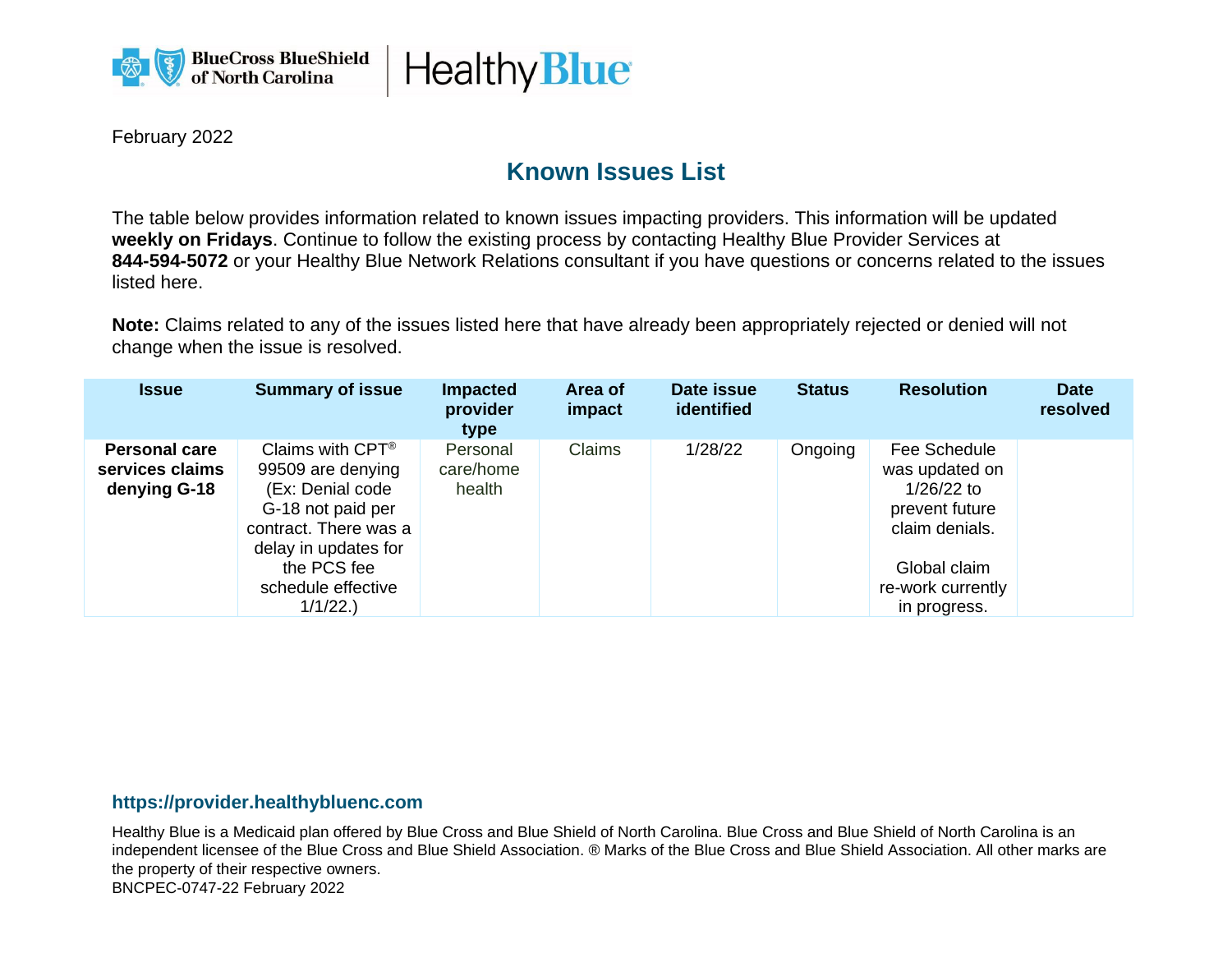| <b>Issue</b>                                                                                                  | <b>Summary of issue</b>                                                                                                                                                                                                                                                                         | <b>Impacted</b><br>provider<br>type | Area of<br>impact | <b>Date issue</b><br>identified | <b>Status</b> | <b>Resolution</b>                                                                                                                                       | <b>Date</b><br>resolved |
|---------------------------------------------------------------------------------------------------------------|-------------------------------------------------------------------------------------------------------------------------------------------------------------------------------------------------------------------------------------------------------------------------------------------------|-------------------------------------|-------------------|---------------------------------|---------------|---------------------------------------------------------------------------------------------------------------------------------------------------------|-------------------------|
| <b>Behavioral</b><br>health claims<br>with Place of<br>Service 03<br>denied as Y35:<br><b>Submit to state</b> | <b>Behavioral health</b><br>claims billed with<br>place of services 03<br>(school) were<br>denying with<br>explanation to submit<br>claim to fee for<br>service.<br>Configuration has<br>been updated to<br>allow place of service<br>03 to be processed<br>and adjudicated by<br>Healthy Blue. | Behavioral<br>health                | Claims            | 1/20/2022                       | Ongoing       | Configuration<br>was corrected on<br>$1/31/22$ .<br>Global claim<br>re-work currently<br>in progress with<br>estimated<br>completion date<br>of 3/5/22. |                         |
| <b>Claims denying</b><br>as ea4:<br>Laterality<br>diagnosis<br>required                                       | Configuration update<br>is underway to fix<br>issues causing E/M<br>codes to deny when<br>not billed with the left<br>or right laterality<br>diagnosis codes.                                                                                                                                   | All<br>specialties                  | General           | 1/14/2022                       | Ongoing       | Configuration<br>completed on<br>1/28/22 to<br>prevent<br>inaccurate<br>application of<br>ea4.<br>Global re-work to<br>be completed by<br>$2/18/22$ .   |                         |
| <b>Orthotic and</b><br>prosthetic (O&P)<br>left and right<br>modifier<br>configuration                        | Codes are currently<br>paying only one side.                                                                                                                                                                                                                                                    | O&P                                 | Claims            |                                 | Ongoing       | Estimated<br>completion date<br>of 3/4/22.<br>Continuous<br>claims re-work in<br>flight.                                                                |                         |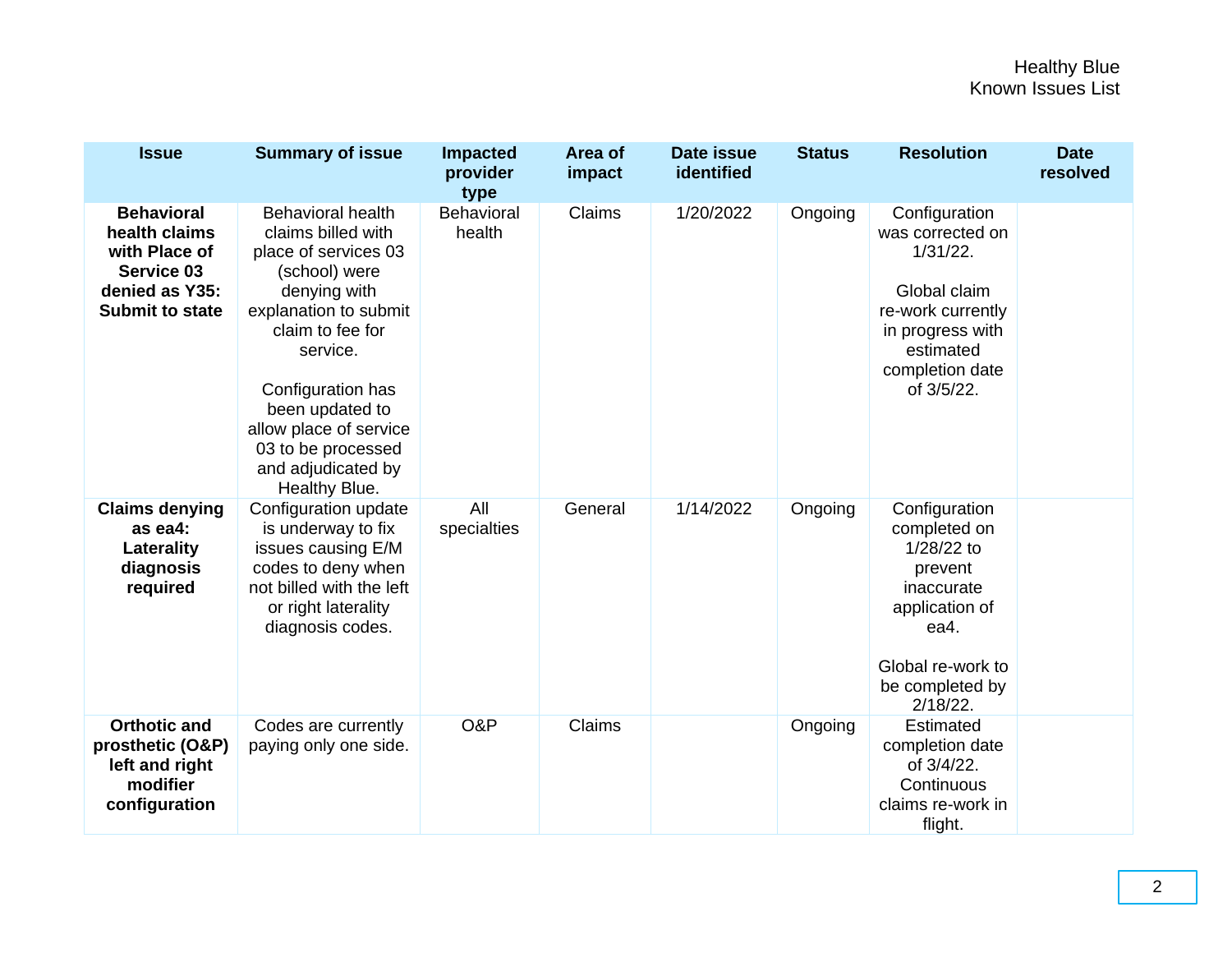| <b>Issue</b>                                        | <b>Summary of issue</b>                                                                                                                                                      | <b>Impacted</b><br>provider<br>type | Area of<br>impact | <b>Date issue</b><br>identified | <b>Status</b> | <b>Resolution</b>                                                                                                                                                                                                                                                                                                                                                            | <b>Date</b><br>resolved |
|-----------------------------------------------------|------------------------------------------------------------------------------------------------------------------------------------------------------------------------------|-------------------------------------|-------------------|---------------------------------|---------------|------------------------------------------------------------------------------------------------------------------------------------------------------------------------------------------------------------------------------------------------------------------------------------------------------------------------------------------------------------------------------|-------------------------|
| Code 99502-<br><b>Changes in</b><br>configuration   | Code 99502 is<br>currently being<br>configured to allow<br>billing up to 60 days,<br>according to clinical<br>policy 1M-4. Code<br>time allowance was<br>previously 30 days. | Home health                         | Claims            | 1/28/2022                       | Ongoing       | Reoccurring<br>adjustment<br>project ongoing.<br>Configuration<br>updates in flight.                                                                                                                                                                                                                                                                                         |                         |
| <b>Local health</b><br>department<br>(LHD) taxonomy | Some LHD provider<br>claims processed<br>incorrectly due to the<br>system selecting<br>rendering taxonomy<br>versus billing<br>taxonomy.                                     | <b>LHD</b>                          | Claims            | 12/30/2021                      | Ongoing       | An additional<br>system update is<br>being configured<br>to ensure all<br>LHD claims,<br>when submitted<br>with the LHD<br>billing taxonomy<br>261QP0905X,<br>will process<br>against that<br>billing taxonomy.<br>An initial claims<br>re-work project<br>completed on<br>1/31/22. A final<br>sweep will be<br>performed upon<br>implementation<br>of the<br>configuration. |                         |